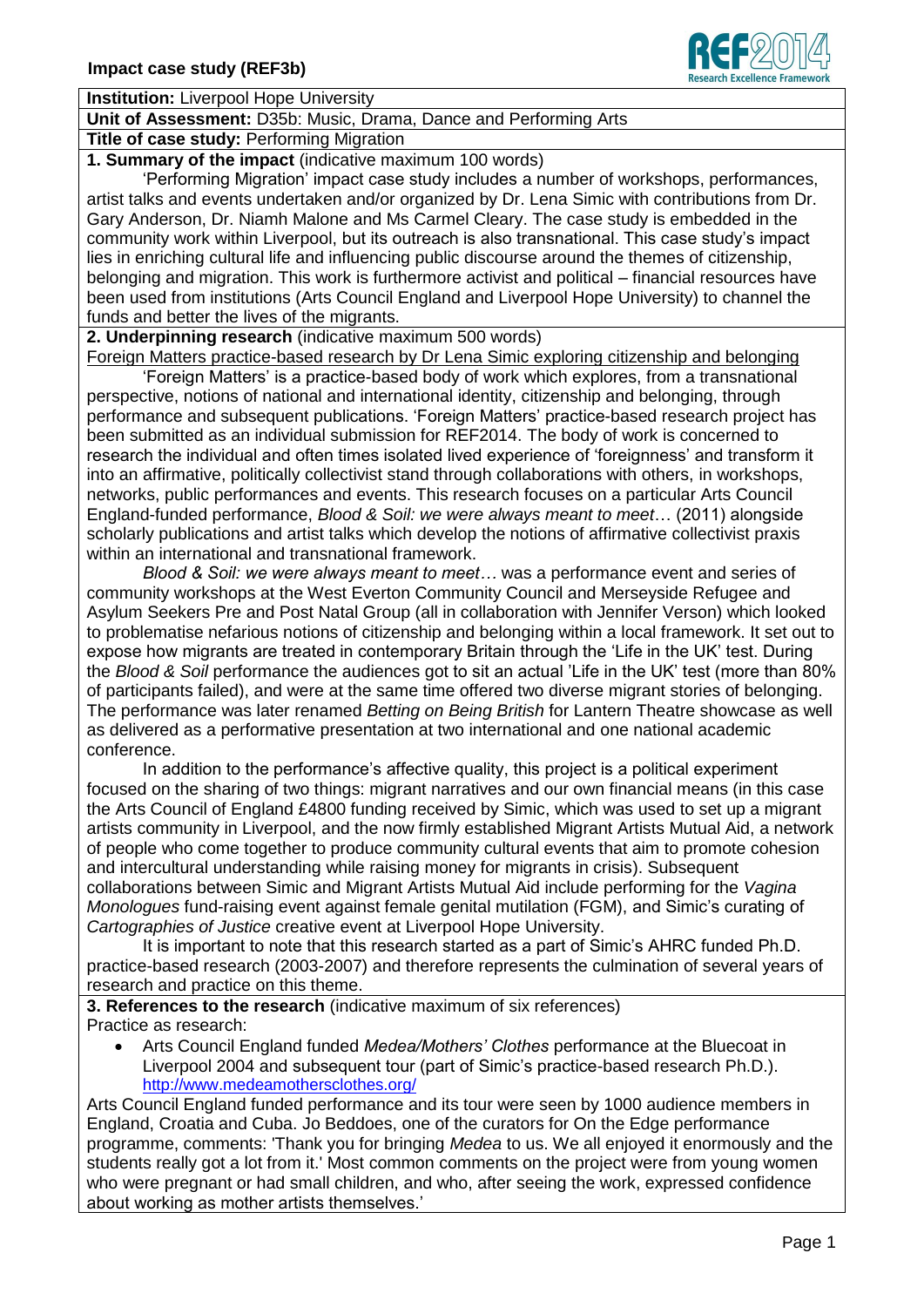

- Arts Council England funded Community Workshops titled *Becoming British* and Performance Event *Blood & Soil: we were always meant to meet...* both in collaboration with Jennifer Verson at West Everton Community Council in April 2011.
- *Cartographies of Justice* creative event exploring citizenship and migration at Liverpool Hope University in December 2012.

Two Publications:

- Simic, Lena and Verson, Jennifer; Blood & Soil: we were always meant to meet... performance document; The Institute for the Art and Practice of Dissent at Home, 2011, ISBN: 978-0-9564165-1-3.
- Simic, Lena; 'On Foreign Discomfort: Magdalena Makeup Live Art Event'; Women, the Arts and Globalization: Eccentric Experience (edited by Dorothy Rowe and Marsha Meskimmon) Manchester University Press 2013, ISBN: 9780719088759). Simic's paper was selected for publication from a number of presentations at V&A Museum conference 'Diasporic Futures: Women, the Arts and Globalization'.

Performative Presentation at leading international conference on citizenship which included inaugural lecture by Engin Isin and keynotes from Paul Gilroy and Judith Butler:

 'Mapping Multiple Belongings and Fictionalizing Citizenship in 'Blood & Soil: we were always meant to meet…' at Opening the Boundaries of Citizenship international conference at Open University in February 2012

**4. Details of the impact** (indicative maximum 750 words)

The work of Dr. Lena Simic and her collaborators Jennifer Verson (artist and Research Associate for the Archbishop Desmond Tutu Centre for War and Peace Studies), Dr. Gary Anderson, Dr. Niamh Malone, Ms Carmel Cleary as well as a number of participating artists in the Cartographies of Justice project (Sai Murai, Natasha Davis, Katherina Radeva, Zodwa Nyoni etc.) have all had an impact on changing perception of migrants in the community as well as bettering the lives of a select number of Merseyside Refugee and Asylum Seekers pre and post Natal Group women in Liverpool. This case study's impact lies in enriching cultural life and influencing public discourse around the themes of citizenship, belonging and migration. This work is furthermore activist and political – financial resources have been used from institutions (Arts Council England and Liverpool Hope University) to channel the funds and better the lives of the migrants. The impact affects: Liverpool toddler group at Unitarian Church on Ullet Road, Merseyside Refugee and Asylum Seekers Pre and Post Natal Group in Dingle, West Everton Community Council, ESOL students at Blackburn House, audiences of *Blood & Soil: we were always meant to meet…*, and Migrant Artists Mutual Aid network comprising of Liverpool's migrant artists and refugees.

In terms of historical context and the building of the impact from practice as research, in 2004 Simic developed *Medea/Mothers' Clothes* live art event. The piece was developed through Simic's weekly attendance at two toddler groups in Liverpool (Lark Lane Community Centre and Unitarian Church on Ullet Road), which led to the involvement of a further 19 mothers from those toddler groups and a performance/exhibition at the Bluecoat. The project was ACE funded and went on to tour both in the UK and beyond: greenroom, Manchester (2004), Brunel University (2004), Teatro Guinol, Santa Clara, Cuba (2005), Inter-University Centre, Dubrovnik, Croatia (2005), Performance Art Carlisle Event, Source Café, Carlisle (2006), John Thaw Studio Theatre, Manchester University (2006), Bristol University (2006), On the Edge, University of Hull @ Scarborough (2006) and University of Winchester (2007). The piece (including its documentation/marketing material) was seen by approximately 1000 audience members. The performance's message was about motherhood and migration, and audiences were given an opportunity to reflect on how migrants (as mothers) are perceived. In addition to performances, Simic offered workshops and/or artist talks. Simic's research work focused on migration and motherhood throughout her academic career at Liverpool Hope (from 2006).

In 2011 Simic developed ACE funded *Becoming British* workshops and *Blood & Soil* performance at the West Everton Community Council. The workshops were attended by a group of Liverpool's migrant artists as well as ESOL students from Blackburn House (35 participants overall). The performance was seen by 50 people and through its subsequent tour at Lantern Theatre, and three conferences, by 150 more. Thinking critically about citizenship and questioning how citizenship is portrayed by neoliberal governmental policies has been one of the agendas at the creative workshops which tackled the compulsory test for British citizenship 'Life in the UK'. The performance *Blood & Soil: we were always meant to meet…* took the form of the 'Life in the UK'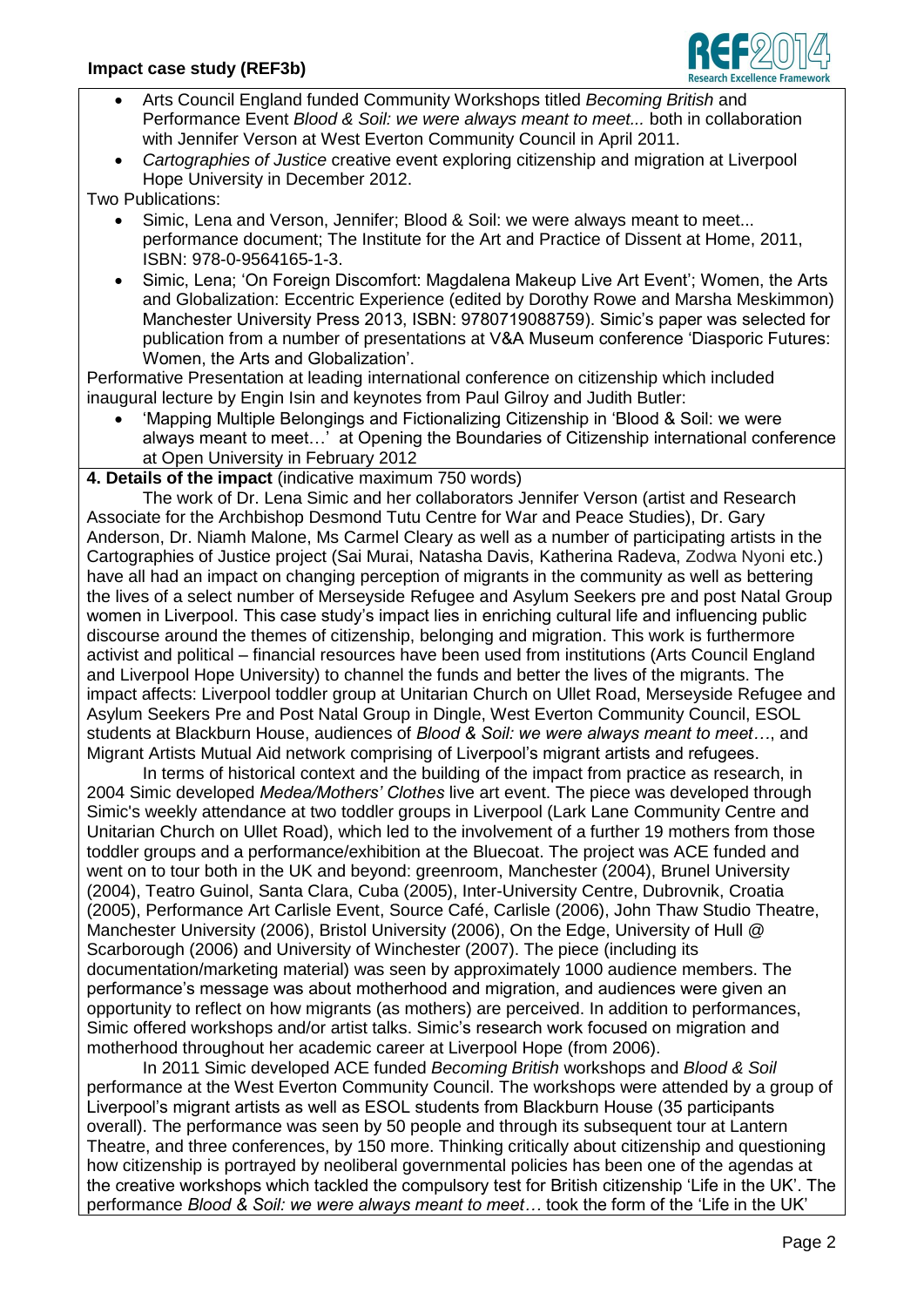

test intertwined with migration narratives. The accompanying publication (print run of 300) has been distributed to audience members.

Migrant Artists Mutual Aid was set up in 2011 as a result of Simic and Verson's collaboration, at West Everton Community Council as well as with Merseyside Refugee and Asylum Seekers Pre and Post Natal Group (MRANG), through 'Home and Belonging' creative workshops attended by 20 women in a busy toddler group in Dingle, Liverpool. Collaboration between MRANG and Simic continues today, with a plan for further workshops. Women at MRANG were incredibly grateful for artistic interpretations of their stories and lives (both in poetry and photographs). Please refer to testimonials for further details. MRANG is also a part of the community outreach programme of the Archbishop Desmond Tutu Centre for War and Peace Studies.

Simic has been central in the formation of Migrant Artists Mutual Aid and has played a key role in its first fundraising event for a FGM survivor at Lantern Theatre in 2011. At the occasion Simic and Verson performed 'Betting on Being British' (a version of *Blood & Soil*). Migrant Artists Mutual Aid also staged *Vagina Monologues* in 2012 (as a part of V-day campaign to end violence against women and girls and which runs every February) in order to raise awareness about FGM and fight the real battle for a survivor and her young daughter. The same woman's story has been depicted in a BBC Newsnight documentary by Sue Lloyd-Roberts aired on  $3<sup>rd</sup>$  September 2013, following Migrant Artists Mutual Aid's efforts (post July 2013). Dr. Niamh Malone, Ms Victoria Bates (Department administrator until 2012) as well as Dr. Lena Simic were performers in the piece, whilst a Liverpool Hope University student worked as a technician. *Vagina Monologues* were performed at the Lantern Theatre twice and once at the Unitarian Church on Ullet Road to packed audiences with overall number of 200. There are plans to perform *Vagina Monologues* again in 2014. This activist work is set to continue. Current collaboration between Migrant Artists Mutual Aid and Simic includes raising money for migrants' legal fund through a staging of autobiographical solo performance *1994* which looks at the notions of war and exile at Lantern Theatre in November 2013.

*Cartographies of Justice* creative event was organized by Dr Lena Simic, Dr Gary Anderson and Carmel Cleary to bring the local Liverpool groups (MRANG and Migrant Artists Mutual Aid) together with international artists (Natasha Davis, Sai Murai, Katherina Radeva). The event took place in December 2012, and it included Student Performance, Artist Talks, Migrant Slam, Long Table Discussion and Migrant Feast. The overall number of audiences and participants were 100. This event was important in terms of furthering public debate around migration and bringing together community groups with artists who tackle migration in their creative practice. The migrant story 'slams' were recorded and interviews were made with organizers, slammers and artists, compiled both on the Cartographies of Justice website as well as Gambiankolu Radio in Liverpool.

**5. Sources to corroborate the impact** (indicative maximum of 10 references)

Cartographies of Justice website <http://migrantstory.wordpress.com/>

A compilation of performances, activities and interviews of the day.

 Migrant Artists Mutual Aid website <http://migrantartistsmutualaid.wordpress.com/> A compilation of the network's activities, a blog.

*Vagina Monologues* review [http://www.catalystmedia.org.uk/reviews/vagina\\_monologues.php](http://www.catalystmedia.org.uk/reviews/vagina_monologues.php)

Testimonial (public) from Jennifer Verson, founder of Migrant Artists Mutual Aid

Lena's involvement with Migrant Artists Mutual Aid, in many ways can be viewed as a perfect example of praxis. From the beginning of our work together on Becoming British arts project Lena has integrated key theoretical questions about how immersive contemporary performance can comment on migration, citizenship and belonging. With *Blood & Soil: we were always meant to meet...* performance event (and then *Betting on Being British*) we were able to explore the performative and social impact of the work for different audiences that included, academics, artists, refugees and asylum seekers. The publication *Blood & Soil: we were always meant to meet...*  served as a theoretical document and a legacy that extends the impact of the work. One of the results of the collaboration has been the founding of Migrant Artists Mutual Aid which embeds the possibilities of the social impact of contemporary performance into the lives of Migrants living in Liverpool. Key principles of embedding contemporary performance authentically into social justice work were developed through *Blood & Soil.*

*Cartographies of Justice* creative event was an example of innovative best practice in how performance and performative environments can have positive social impacts. It merged authentic